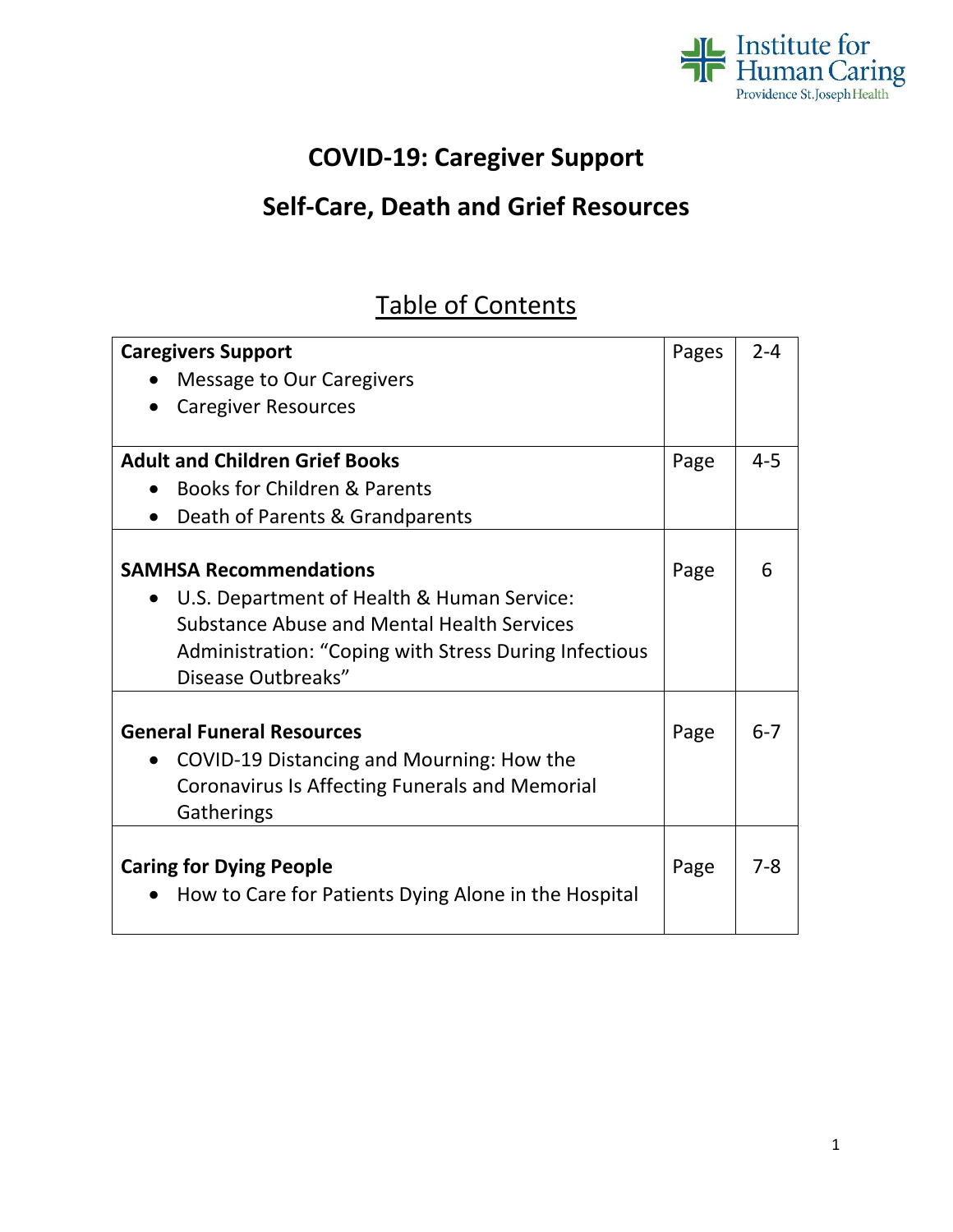

Dear Caregiver,

There is a lot of research around compassion fatigue, self-care and grief. We acknowledge these are unprecedented times and you may not have time to take advantage of all these resources.

Today, if you are at a place where you can only do two things, we recommend that you:

- 1. Pause during your shift and acknowledge the patients for whom you have cared and have died and
- 2. Practice shedding your professional role when you get home do one thing from the list of transitioning from work to home.

Sincerely,

Providence Institute for Human Caring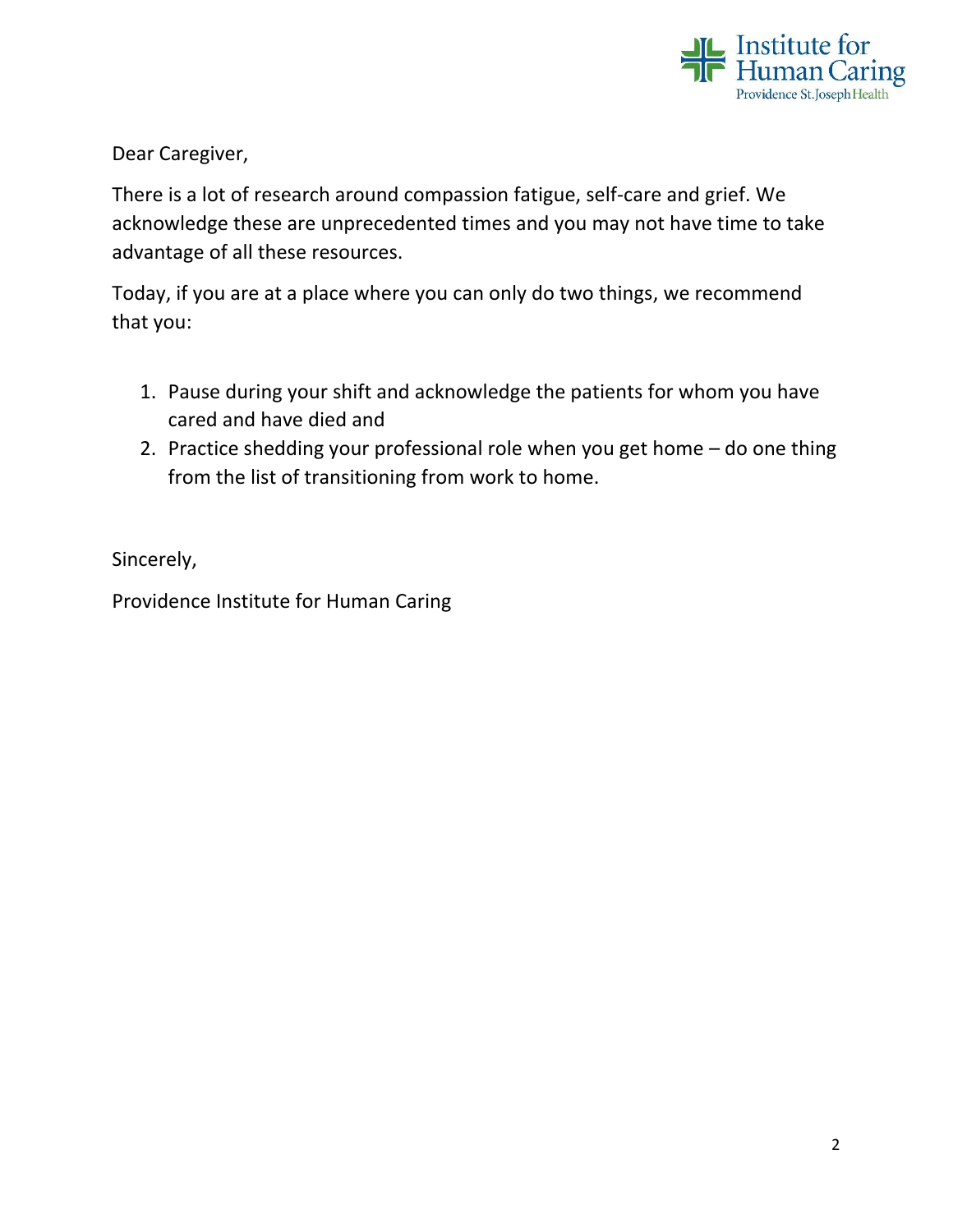

*"The expectation that we can be immersed in suffering and loss daily and not be touched by it is as unrealistic as expecting to be able to walk through water and not get wet."* 

> *Rachel Naomi Remen Kitchen Table Wisdom*

| <b>CAREGIVER SUPPORT</b>                |                                                                                                                                                                                                                                                                                                                                                                                                                                                                                                                                                                                                                                                                                                     |                                                                                                                                                                                                                                                                                                                                                                     |                                                                                                                                    |
|-----------------------------------------|-----------------------------------------------------------------------------------------------------------------------------------------------------------------------------------------------------------------------------------------------------------------------------------------------------------------------------------------------------------------------------------------------------------------------------------------------------------------------------------------------------------------------------------------------------------------------------------------------------------------------------------------------------------------------------------------------------|---------------------------------------------------------------------------------------------------------------------------------------------------------------------------------------------------------------------------------------------------------------------------------------------------------------------------------------------------------------------|------------------------------------------------------------------------------------------------------------------------------------|
| Goal                                    | Provide support, decrease isolation, offer a safe place to express feelings and create<br>opportunity for death rituals                                                                                                                                                                                                                                                                                                                                                                                                                                                                                                                                                                             |                                                                                                                                                                                                                                                                                                                                                                     |                                                                                                                                    |
| Serial Grief                            | Occurs when there is insufficient time to process multiple losses. Also known as<br>cumulative grief.                                                                                                                                                                                                                                                                                                                                                                                                                                                                                                                                                                                               |                                                                                                                                                                                                                                                                                                                                                                     |                                                                                                                                    |
| Compassion<br>Fatigue                   | Form of exhaustion resulting from prolonged exposure to caring for sick or traumatized<br>patients.<br>Reference: Taber's Cyclopedic Medical Dictionary                                                                                                                                                                                                                                                                                                                                                                                                                                                                                                                                             |                                                                                                                                                                                                                                                                                                                                                                     |                                                                                                                                    |
| <b>Rituals for</b><br><b>Clinicians</b> | $\rightarrow$ Moment of silence at time of death<br>$\rightarrow$ Pause at the end of shift to remember those who have died<br>$\rightarrow$ Utilize existing resources, i.e., reflection gardens on hospital campuses<br>$\rightarrow$ Debrief after death with co-workers, maintaining a safe distance (name of<br>patient and one personal thing about them that you were able to garner, i.e.,<br>John loved gardening)<br>$\rightarrow$ Remembrance tree: create a paper tree in the nurse's lounge. Provide an<br>opportunity for caregivers to attach "leaves" with patient's first name to the<br>tree<br>$\rightarrow$ Staff say aloud the name of the patient who died followed by chimes |                                                                                                                                                                                                                                                                                                                                                                     |                                                                                                                                    |
| Self-Care                               | Achieving<br>Work-Life<br><b>Balance</b>                                                                                                                                                                                                                                                                                                                                                                                                                                                                                                                                                                                                                                                            | How to help transition from work to home - shedding<br>the professional role<br>$\rightarrow$ Listen to music to and from work<br>$\rightarrow$ Leave badge in car<br>$\rightarrow$ Put away stethoscope<br>$\rightarrow$ Change out of work clothes and into<br>comfortable clothes<br>$\rightarrow$ Exercise and diversions: Walking, yoga or<br>other activities | [CLICK HERE]<br><b>Wellness Link -</b><br><b>Walking and</b><br>Yoga<br>[CLICK HERE]<br>Providence<br>COVID-19<br><b>Resources</b> |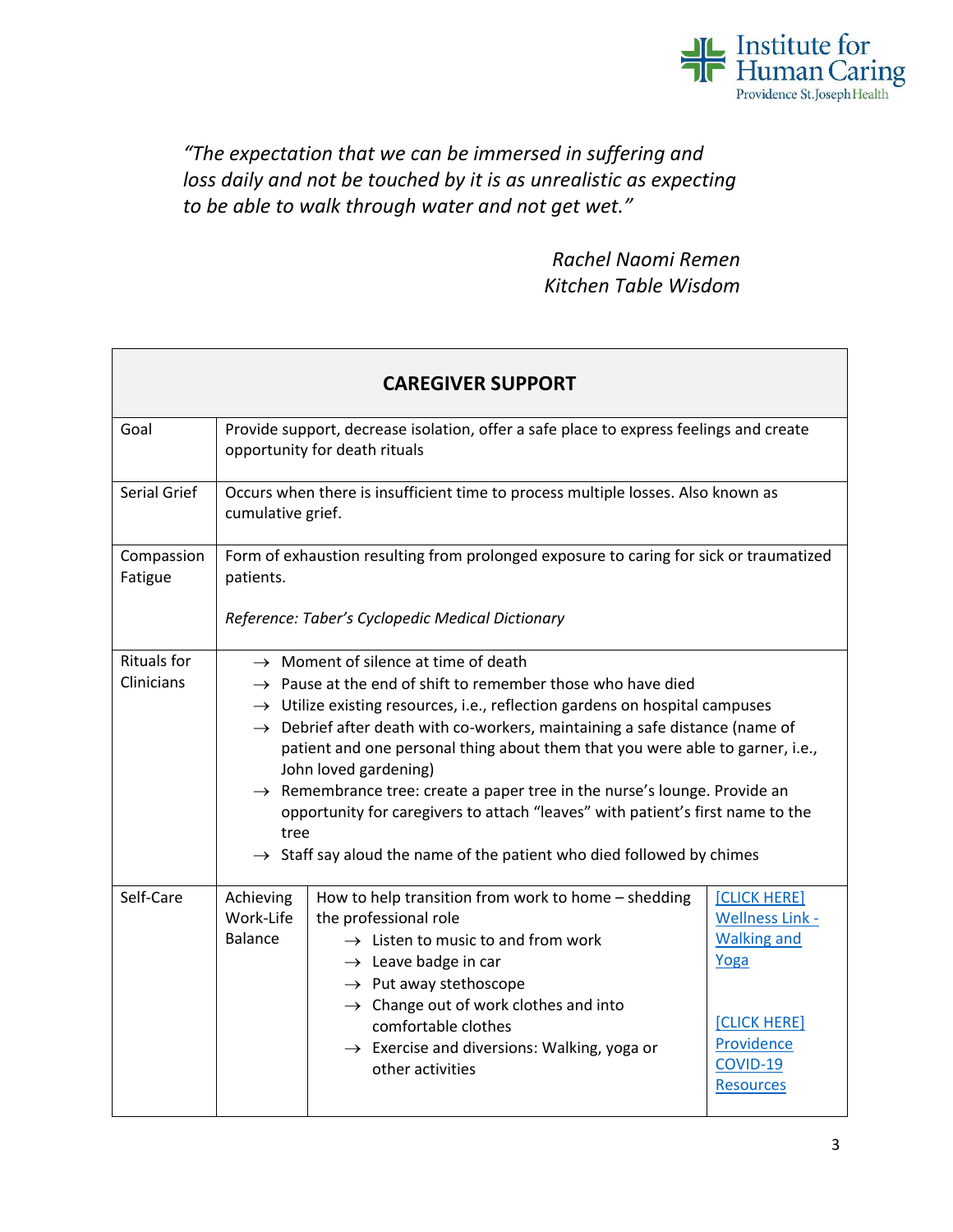

| Spiritual/religious activities, i.e., prayer,<br>$\rightarrow$<br>meditation, reading scripture, poetry,<br>mantras, and journaling | [CLICK HERE]<br>Houck et al, 2014 |
|-------------------------------------------------------------------------------------------------------------------------------------|-----------------------------------|
| Support from Others:<br>Manager<br>$\rightarrow$<br>$\rightarrow$ Family/Friends                                                    | [CLICK HERE]<br><b>Cross 2019</b> |
| $\rightarrow$ Faith Community/Leaders<br>$\rightarrow$ Spiritual care/chaplain<br>$\rightarrow$ Employee Assistance Program         |                                   |

| <b>ADULT &amp; CHILDREN GRIEF RESOURCES</b> |                                                                             |                                                                                                                                                                                                                                                                                                                                                         |                    |
|---------------------------------------------|-----------------------------------------------------------------------------|---------------------------------------------------------------------------------------------------------------------------------------------------------------------------------------------------------------------------------------------------------------------------------------------------------------------------------------------------------|--------------------|
| <b>CATEGORY</b>                             | <b>TOPIC</b>                                                                | <b>DESCRIPTION &amp; DETAILS</b>                                                                                                                                                                                                                                                                                                                        | <b>ATTACHMENTS</b> |
| Children                                    | Children and<br>Death<br><b>Bibliography for</b><br>Parents and<br>Children | In this attachment, the following topics are<br>covered:<br>$\rightarrow$ Books for Children<br>$\rightarrow$ Books for Parents<br>$\rightarrow$ Death of a Parent<br>$\rightarrow$ Death of a Grandparent                                                                                                                                              | [CLICK HERE]       |
| Children                                    | Children Grief<br>resources for WA,<br>OR, Los Angeles                      | Regional specific resources:<br>Seattle, WA:<br>https://healingcenterseattle.org/<br><b>Portland, OR and online:</b><br>Dougy Center: www.dougy.org<br>Los Angeles area and online<br><b>Our House</b><br>https://www.ourhouse-grief.org/<br><b>Providence Trinity Hospice</b><br>https://www.providence.org/locations/trinityc<br>are-hospice-torrance |                    |
| General                                     | Providence<br><b>Bereavement</b><br>Services by Region                      | <b>Alaska</b><br>https://alaska.providence.org/services/h/hosp<br><u>ice</u><br><b>Los Angeles: Trinity Hospice</b>                                                                                                                                                                                                                                     | N/A                |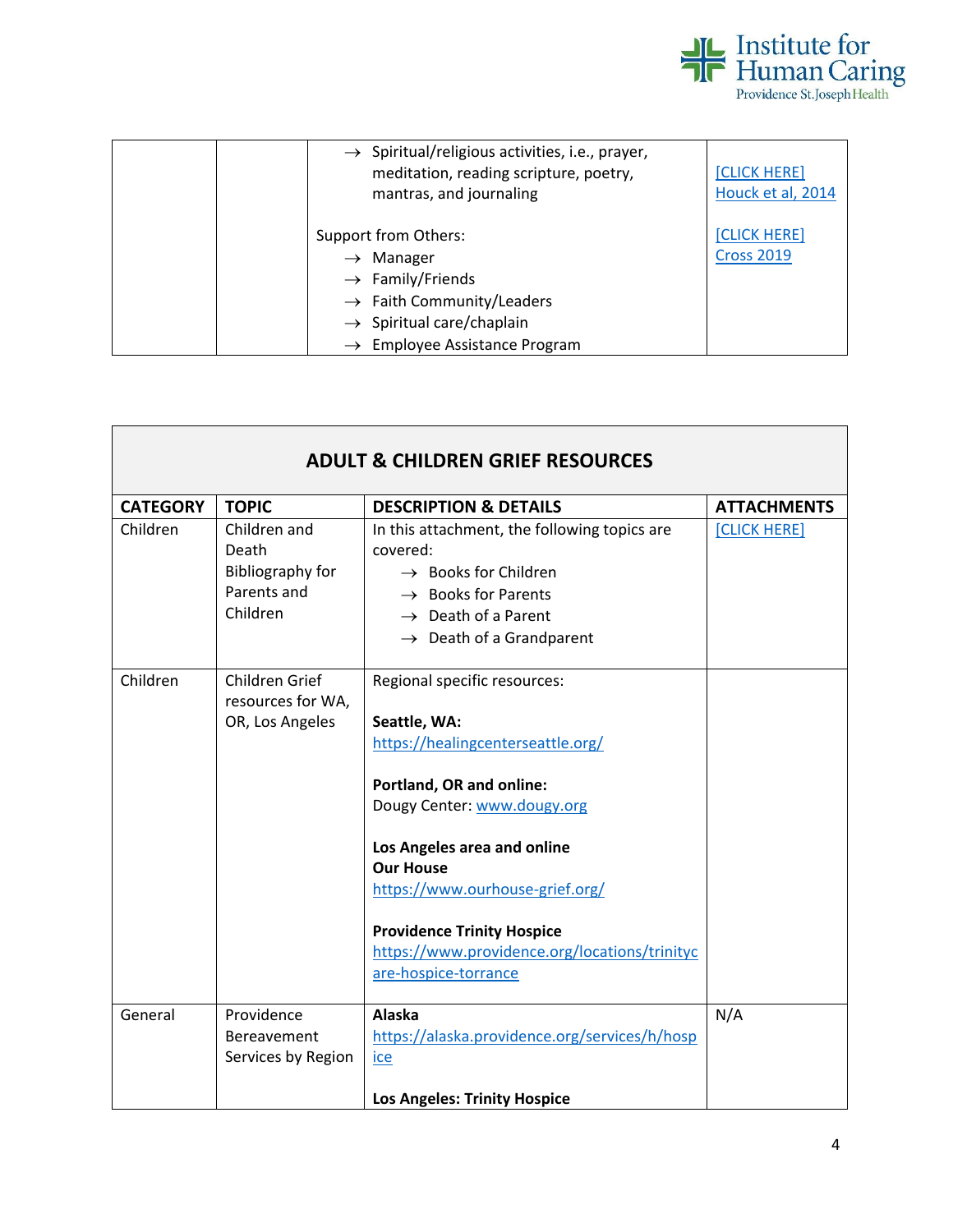

|          |                                                         | https://www.providence.org/locations/trinityc<br>are-hospice-torrance<br>Lubbock, Texas<br>https://www.covenanthealth.org/hospice-of-<br>lubbock/bereavement-support/<br><b>Montana</b><br>https://montana.providence.org/locations-<br>directory/p/palliative-care/services |              |
|----------|---------------------------------------------------------|------------------------------------------------------------------------------------------------------------------------------------------------------------------------------------------------------------------------------------------------------------------------------|--------------|
|          |                                                         | Northern CA: Collabria Care<br>https://collabriacare.org/caregiver-<br>resources/grief-support/                                                                                                                                                                              |              |
|          |                                                         | <b>Orange County: St. Joseph Health, Hospice</b><br>https://www.providence.org/locations/st-<br>joseph-hospice-anaheim/resources/grief-<br>support-services                                                                                                                  |              |
|          |                                                         | Oregon<br>https://oregon.providence.org/our-<br>services/p/providence-hospice-bereavement-<br>services/                                                                                                                                                                      |              |
|          |                                                         | Washington<br>https://washington.providence.org/services-<br>directory/services/h/hospice-grief-support                                                                                                                                                                      |              |
| Children | Children and<br>Death<br>Developmental<br><b>Stages</b> | In this attachment, the following topics are<br>covered:<br>$\rightarrow$ Development Stages<br>$\rightarrow$ Your Other Children<br>$\rightarrow$ Age Related Responses to Death and<br>Grief                                                                               | [CLICK HERE] |
| Children | Children and Grief                                      | Helping Children Cope with Grief<br>by Alan D. Wolfelt, Ph.D.                                                                                                                                                                                                                | [CLICK HERE] |
| Children | <b>Grief During</b><br>COVID-19:                        | When Your World is Already Upside Down:<br>Supporting Grieving Children and Teens<br>During the COVID-19 Global Health Crisis                                                                                                                                                | [CLICK HERE] |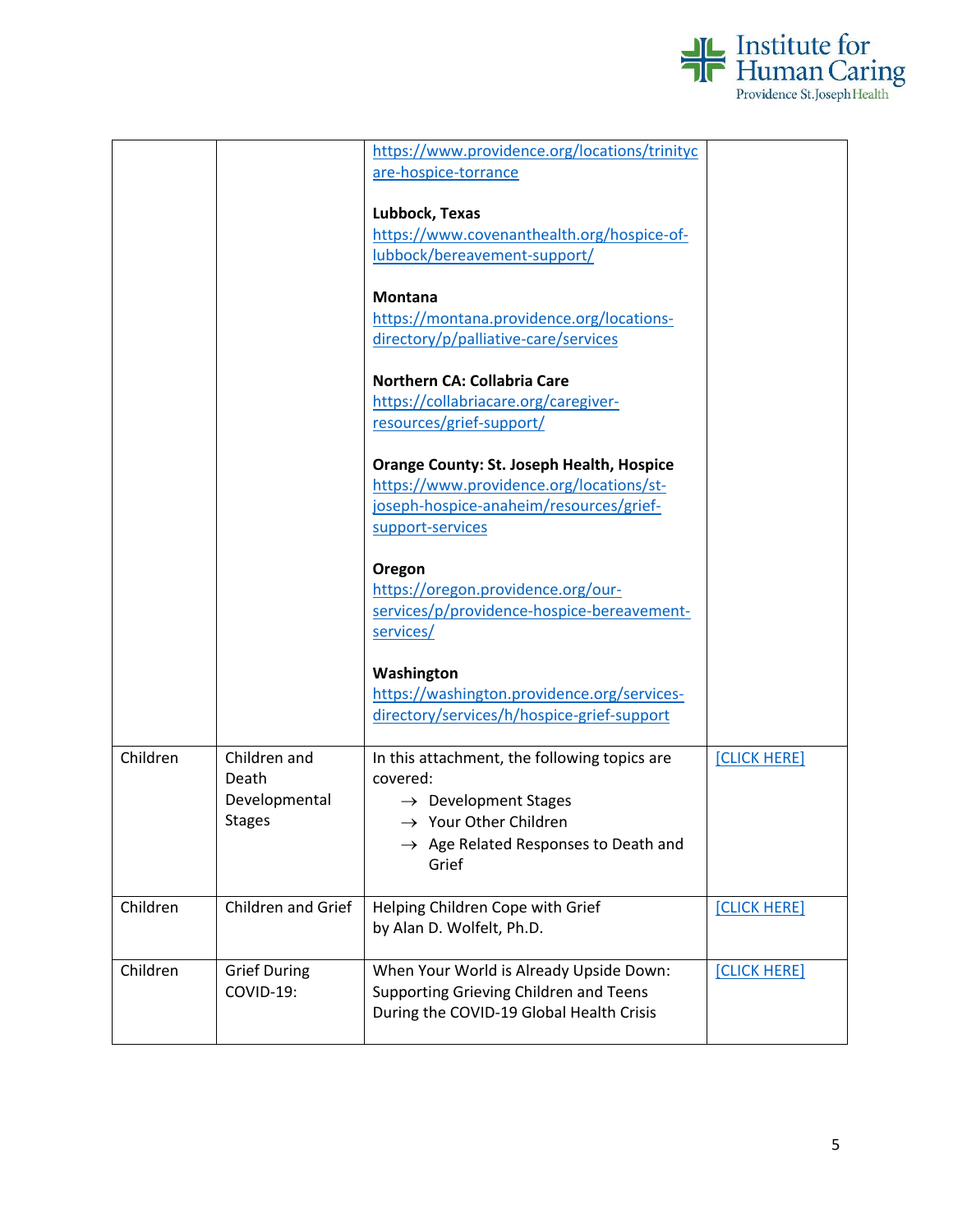

| <b>ADULT SPECIFIC GRIEF RESOURCES</b> |                                                              |                                                                                                                                                                                                               |                    |
|---------------------------------------|--------------------------------------------------------------|---------------------------------------------------------------------------------------------------------------------------------------------------------------------------------------------------------------|--------------------|
| <b>CATEGORY</b>                       | <b>TOPIC</b>                                                 | <b>DESCRIPTION &amp; DETAILS</b>                                                                                                                                                                              | <b>ATTACHMENTS</b> |
| Adult                                 | Coping with Stress<br>During Infectious<br>Disease Outbreaks | This fact sheet provides tips for coping with<br>stress during an infectious disease outbreak. It<br>describes common signs of stress and how to<br>recognize when to get help.<br>Publication ID: SMA14-4885 | [CLICK HERE]       |
|                                       |                                                              | Publication Date: October 2014                                                                                                                                                                                |                    |

**r** 

| <b>GENERAL FUNERAL RESOURCES: COVID-19</b> |                                                     |                                                                                                                                                                                                                                                                                                                                              |                              |
|--------------------------------------------|-----------------------------------------------------|----------------------------------------------------------------------------------------------------------------------------------------------------------------------------------------------------------------------------------------------------------------------------------------------------------------------------------------------|------------------------------|
| <b>CATEGORY</b>                            | <b>TOPIC</b>                                        | <b>DESCRIPTION &amp; DETAILS</b>                                                                                                                                                                                                                                                                                                             | <b>ATTACHMENTS</b>           |
| Funeral<br><b>Resources</b>                | <b>Social Distancing</b><br>and Mourning            | How the coronavirus is affecting funerals and<br>memorial gatherings                                                                                                                                                                                                                                                                         | [CLICK HERE]<br>eCondolences |
| Funeral<br><b>Resources</b>                | How to Express<br>Condolences                       | There are a number of unprecedented<br>measures taking place as a result of the<br>COVID-19 coronavirus that will restrict and<br>limit certain gatherings, which includes<br>funerals, burials and memorial gatherings                                                                                                                      | [CLICK HERE]<br>eCondolences |
| Funeral<br><b>Resources</b>                | Grief & Mourning                                    | The breadth and length of time the<br>restrictions will remain are still unknown, but<br>the practices of social/physical distancing are<br>in effect across the United States causing<br>changes to funeral, burial, and memorial<br>gatherings. This additional consideration or<br>change in practices introduces a new type of<br>grief. | [CLICK HERE]<br>eCondolences |
| Funeral<br><b>Resources</b>                | A New Grief:<br><b>Staying Connected</b><br>to Help | In addition to the ordinary grief mourners<br>experience at a time of loss, newly imposed<br>coronavirus requirements force us to modify<br>or cancel public funerals, burials, and shivas<br>and introduces an additional trauma and<br>component to the grieving process.                                                                  | [CLICK HERE]<br>eCondolences |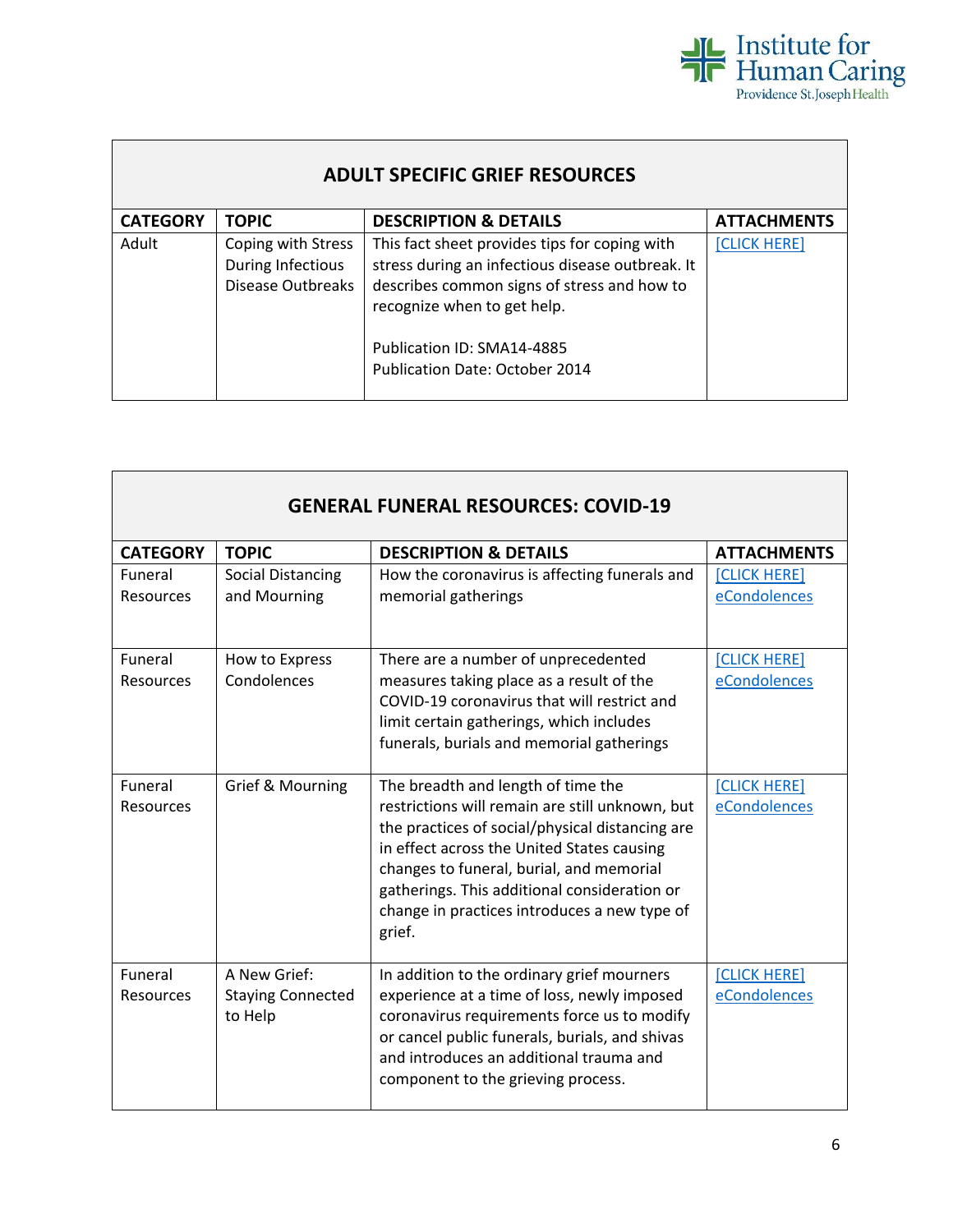

| Additional<br><b>Resources</b> | iMortuary: Funeral<br>& Planning<br><b>Resources</b>                      | iMortuary strives to help consumers find<br>funeral homes and cremation providers in<br>their area. Search thousands of funeral<br>homes with the click of a button or browse by<br>city and state to find the provider that best<br>suits your needs.                                                                    | [CLICK HERE] |
|--------------------------------|---------------------------------------------------------------------------|---------------------------------------------------------------------------------------------------------------------------------------------------------------------------------------------------------------------------------------------------------------------------------------------------------------------------|--------------|
| Additional<br><b>Resources</b> | GriefShare                                                                | GriefShare seminars and support groups are<br>led by people who understand what you are<br>going through and want to help. You'll gain<br>access to GriefShare resources to help you<br>recover from your loss and look forward to<br>rebuilding your life.                                                               | [CLICK HERE] |
| Additional<br>Resources        | <b>Anticipatory Grief</b>                                                 | Anticipatory grief, or grief that occurs before<br>death, is common among people who are<br>facing the eventual death of a loved one or<br>their own death.                                                                                                                                                               | [CLICK HERE] |
| Additional<br><b>Resources</b> | <b>National Hospice</b><br>and Palliative Care<br>Organization<br>(NHPCO) | As the leading organization representing<br>hospice and palliative care providers, NHPCO<br>works to expand access to a proven person-<br>centered model for health care-one that<br>provides patients and their loved ones with<br>comfort, peace and dignity during life's most<br>intimate and vulnerable experiences. | [CLICK HERE] |

| HOW TO CARE FOR PATIENTS DYING ALONE IN THE HOSPITAL                  |                                                                                                                                                                                 |  |
|-----------------------------------------------------------------------|---------------------------------------------------------------------------------------------------------------------------------------------------------------------------------|--|
| <b>CATEGORY</b>                                                       | <b>DESCRIPTION &amp; DETAILS</b>                                                                                                                                                |  |
| "Each human should die in<br>the sight of a loving face."             | Whenever possible offer to have someone present with the person who<br>is actively dying. Not every person wants someone present, but most<br>people say they do.               |  |
| <b>Mother Teresa</b>                                                  |                                                                                                                                                                                 |  |
|                                                                       | We acknowledge that these are unprecedented times and we may not<br>be able to honor patient and family wishes to be physically in the same<br>room as the person who is dying. |  |
| How Can We Be a Witness<br>How Can We Help Patients,<br>and Families? | Using a Tablet:<br>Provide a tablet in patient's room for video chat (e.g., FaceTime<br>$\bullet$<br>or Skype, etc.)<br>Help family say goodbye                                 |  |